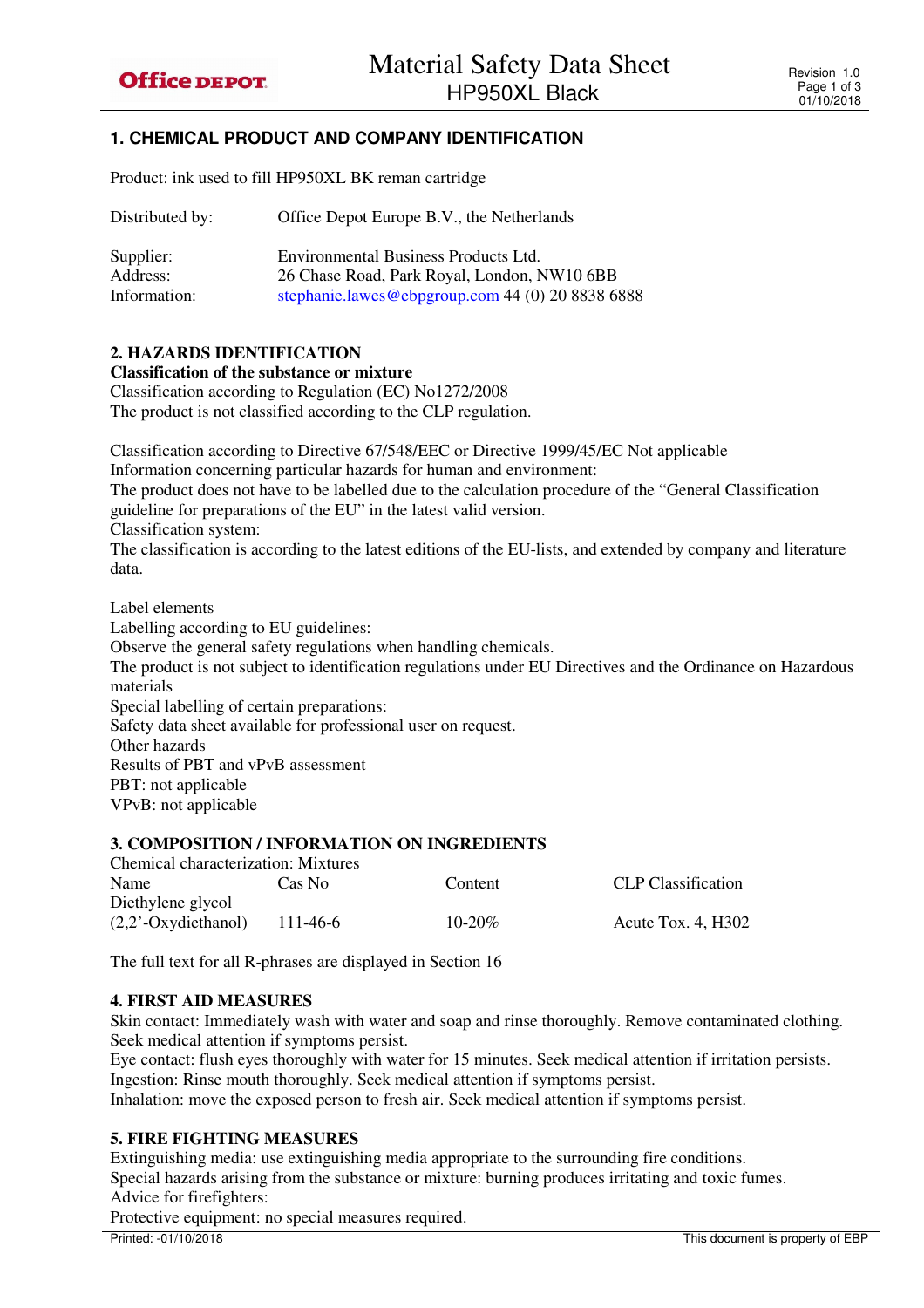

## **6. ACCIDENTAL RELEASE MEASURES**

Personal precautions: Ensure adequate ventilation.

Environmental precautions: Do not allow to enter sewers/surface or ground water.

Clean-up procedures: absorb with liquid-binding material (sand, diatomite, sawdust). Send for recovery or disposal in suitable containers.

Dispose contaminated material as waste according to item 13.

Avoid use of solvents.

Clean spillage area thoroughly with plenty of water.

## **7. HANDLING AND STORAGE**

Precautions for safe handling: ensure adequate ventilation of the working area. Avoid contact with eyes and skin.

Information about protection against explosions and fires: no special measures required.

Conditions for safe storage, including any incompatibilities: keep containers tightly closed. Keep in a cool dry, well ventilated area. Store in correctly labelled containers.

## **8. EXPOSURE CONTROLS / PERSONAL PROTECTION**

Ingredients with limit values: Diethylene glycol (2,2'-Oxydiethanol) WEL 8-hr limit ppm: 23 WEL 8-hr limit mg/m<sup>3</sup>: 101

Exposure controls:

Appropriate engineering controls: ensure adequate ventilation of the working area. Individual protection measures: wear protective clothing. Eye/face protection: approved safety goggles Skin/hand protection: wear suitable gloves, wear suitable protective clothing Respiratory protection: wear suitable respiratory equipment when necessary Occupational exposure controls: keep away from food, drink and animal food.

#### **9. PHYSICAL AND CHEMICAL PROPERTIES**

Information on basic physical and chemical properties General information Appearance: liquid Colour: Black Odour: slight Solubility in water: Miscible pH value: 7

## **10. STABILITY AND REACTIVITY**

Reactivity: stable under normal conditions Chemical stability: stable under normal conditions Possibility of hazardous reactions: no dangerous reactions known if used according to specifications. Conditions to avoid: No further relevant information available. Incompatible materials: no data is available on this product. Haz. decomp. Products: burning produces irritating and toxic fumes.

## **11. TOXICOLOGICAL INFORMATION**

Information on toxicological effects Toxicological information: no data available